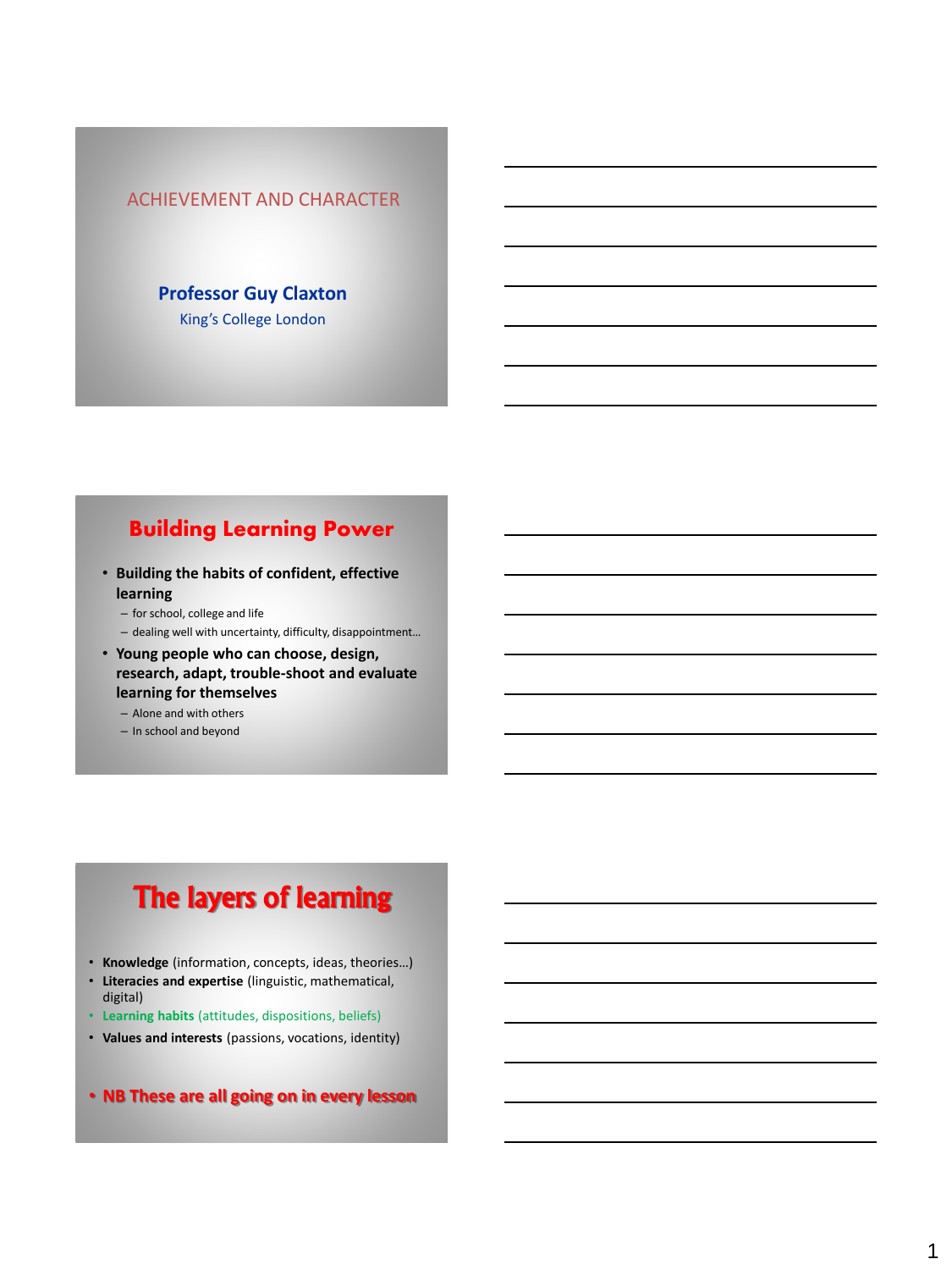# Attitudes for success

• "Achievement tests predict only a small fraction of the variance in later -life success." • "They do not adequately capture such

qualities as perseverance, self -control, attentiveness, resilience to adversity, openness to experience, empathy and



- tolerance of diverse opinions." • "Learning habits have strong effects on educational attainment…but have additional effects on important life outcomes beyond their effects on schooling."
- "These habits can be enhanced, and there are proven and effective ways to do so."<br> $=$  James Heckman et al. *Improving Non-Consitive Skills to Brom* 
	- James Heckman et al, *Improving Non-Cognitive Skills to Promote Life Success*, OECD 2013

# You can't not be coaching attitudes and habits

- History PLUS credulity
- History PLUS criticality

• Fractions PLUS experimentation

- Fractions PLUS fear of mistakes
- Magnets PLUS curiosity
- Magnets PLUS passivity
- Reading PLUS pleasure
- Reading PLUS drudgery

# Pleasure in reading and writing

• **There is a significant link between positive attitudes towards reading and scoring well on reading assessments (Twist et al, 2007)**

**AND**

• **Reading enjoyment has been reported as more important for children's educational** *and life* **success than their family's socio -economic status (OECD, 2002).**

**YET**

**•** children from lower socio-economic backgrounds **read less for enjoyment than children from more privileged social classes (Clark and Rumbold, 2006; Clark and Douglas 2011)**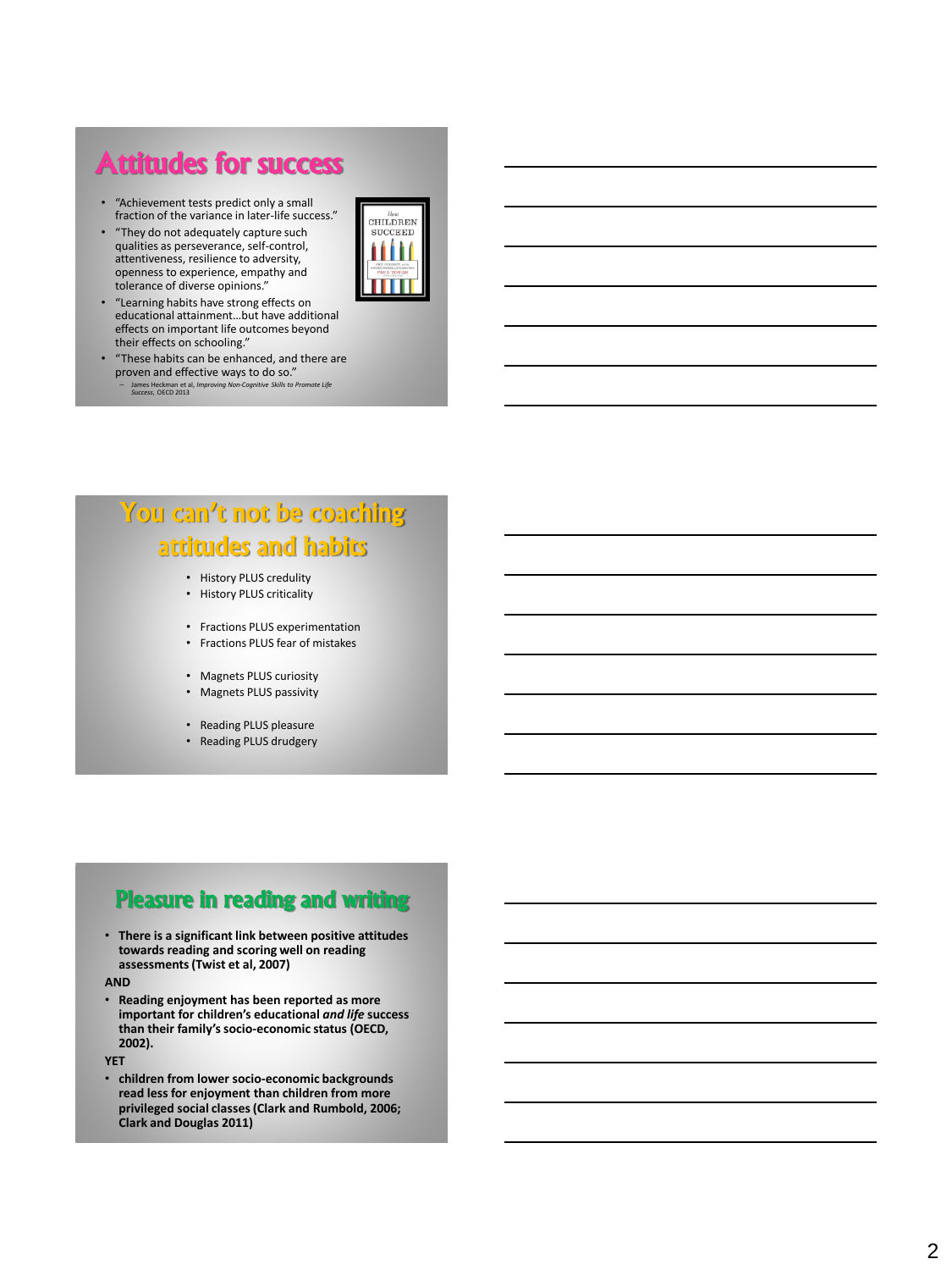# How to improve numeracy **Our teacher**

- **1. gives us problems that require us to think for an extended time perseverance**
- **2. gives us problems that can be solved in several different ways agility**
- **3. asks us to decide on our own procedures for solving complex problems independence**
- **4. presents problems that have no immediately obvious method for finding the answer resourcefulness**
- 
- **5. presents problems that require us to apply what we have learned in new contexts transference**

- **"Cognitive activation is significantly related to high maths achievement, and greater interest/engagement, across all pupils"**
- **AND**
- **"Pupils with low and medium socioeconomic status (SES) profit most from having high levels of cognitive activation in their maths lessons"**
- **YET**
- **"Lower -achieving pupils report undertaking such activities less often"**
- **BECAUSE**
- **"their teachers may not believe lower ability pupils are able to cope with the cognitive demand"**

#### **"Epistemic apprenticeship" We are learning to…**

#### **The Efficient School**

- Retain information
- Discuss ideas
- Justify our thinking
- Perform calculations
- Solve well-formed problems
- 'Knock out small essays'
- Accept criticism
- Achieve targets
- ……………….
- **The Expansive School**
- ask deeper questions
- research independently
- check what we are told<br>• think on our feet think on our feet
- 
- design our own learning • adopt different perspectives
- use our imagination
- 
- be bold and trying new things • help ourselves when we are stuck<br>• nersist intelligently with difficult the
- persist intelligently with difficult things<br>• plan and anticipate
- plan and anticipate • check and improving our own work
- seek and valuing feedback
- work well in different groups • Look more carefully
- concentrate despite distractions
- become our own teachers
- …….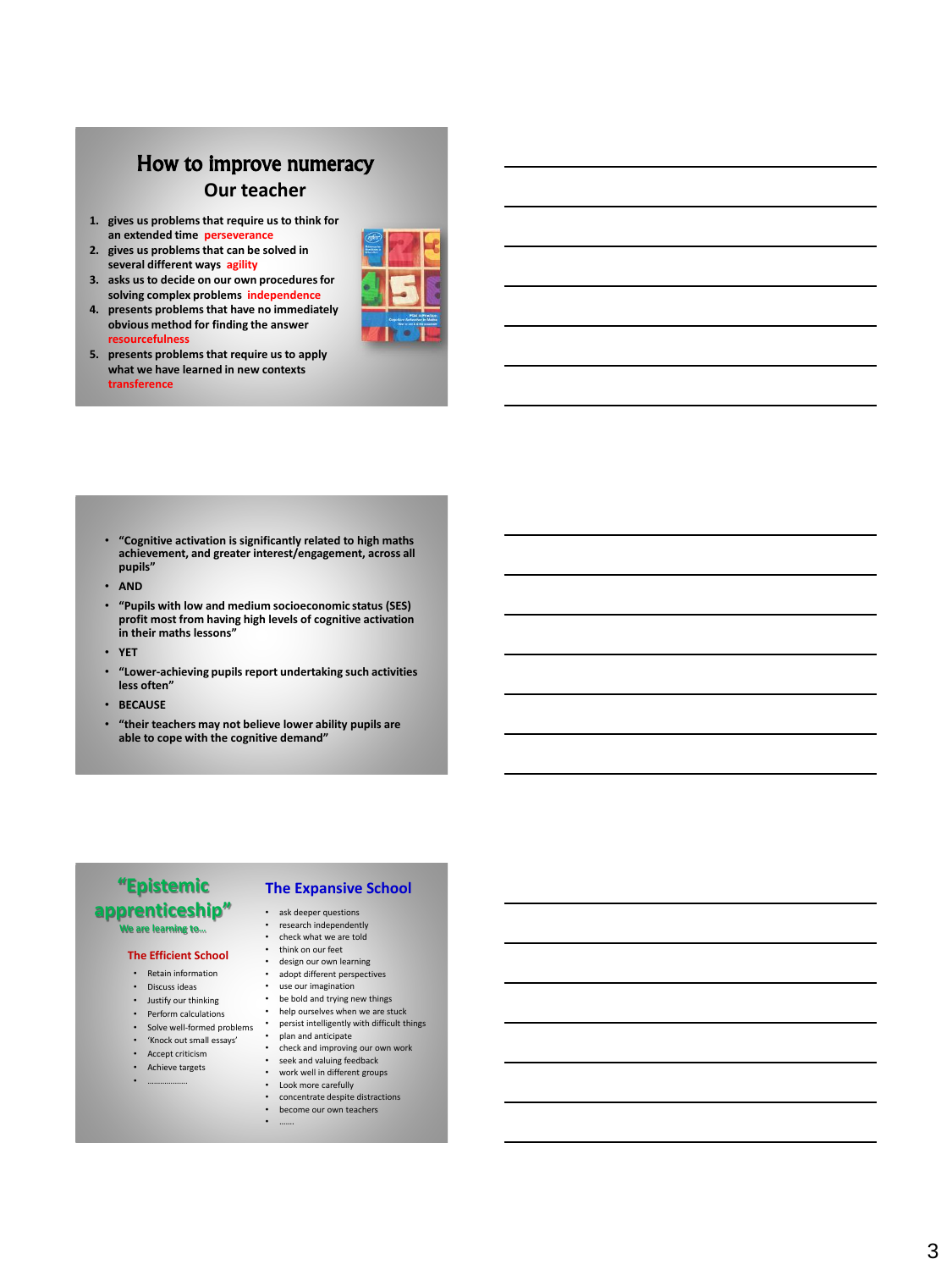## Many schools are doing some of this already…

#### • But check: is it

- **conscious, deliberate and agreed** understood and accepted by all staff?
- **pervasive** embedded across all phases and subjects?
- **explicit** appealingly explained to students and parents?
- **comprehensive** covering the full gamut of learning habits?
- **progressive** increasing in strength, range and richness year on year?
- **evidenced** monitored and improved over time?

# *The BLP classroom*

# Building Learning Power

#### • **Gradual, cumulative adjustments of**

- Language ('learning spaces', 'extension', 'learning habits')
- Timetable (2-hour lessons, project-based learning)
- Responsibility (clock, prom)
- Self-review (parental consultations)
- Participation in design ('a coaching culture')
- Teaching methods…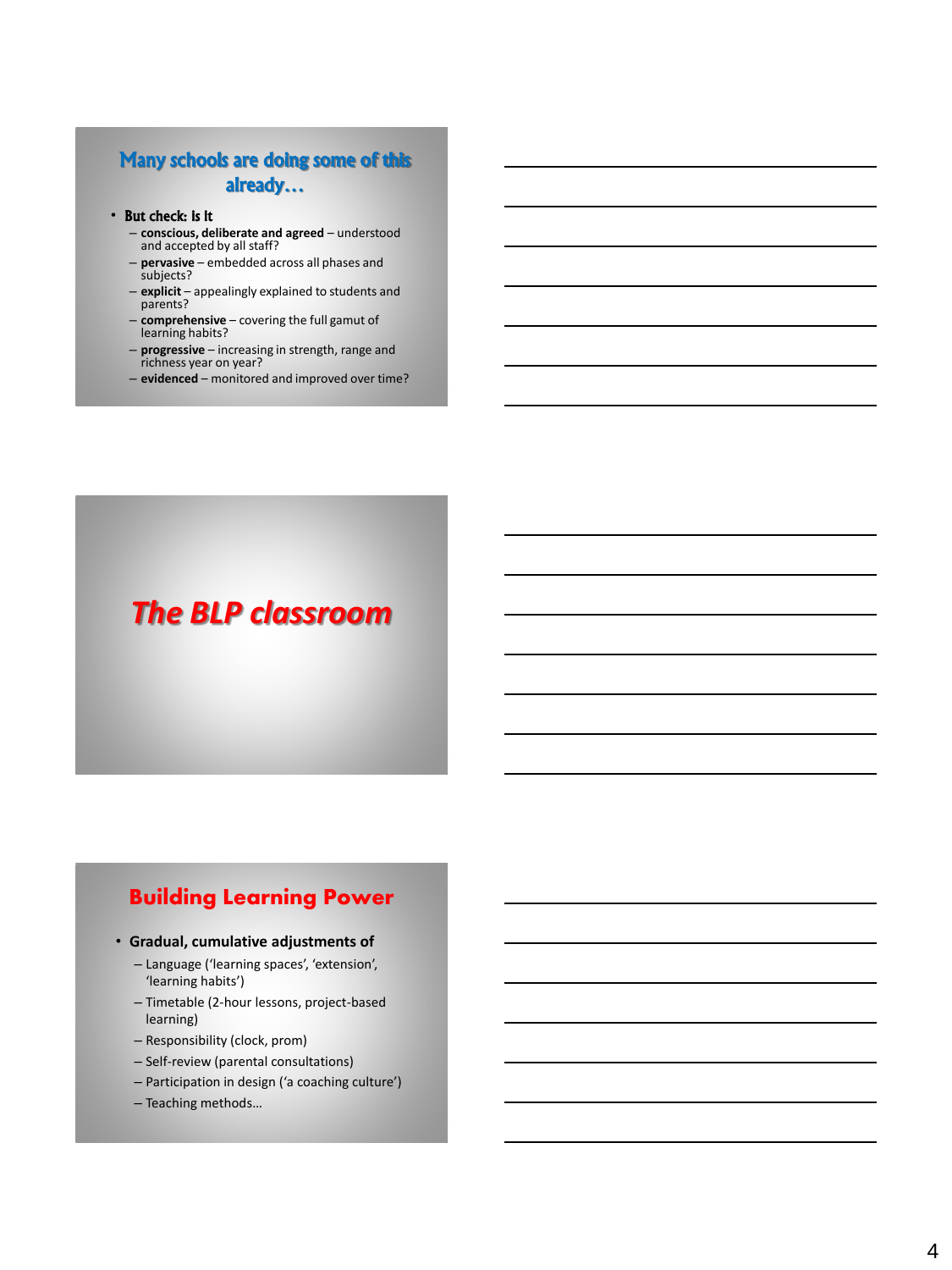## **First, you need to nail the basics of safe, challenging and independent learning**

# **Some basics**

- No Put Down Zone
- No hands up!
- Try 3 before me
- brain-book-buddy-boss
- The STUCK poster
- 2 Stars and a Wish for your partner
- "Find and Fix!"
- Learning-focused quotes and heroes
- A Wonder Wall

# **Ban erasers!**

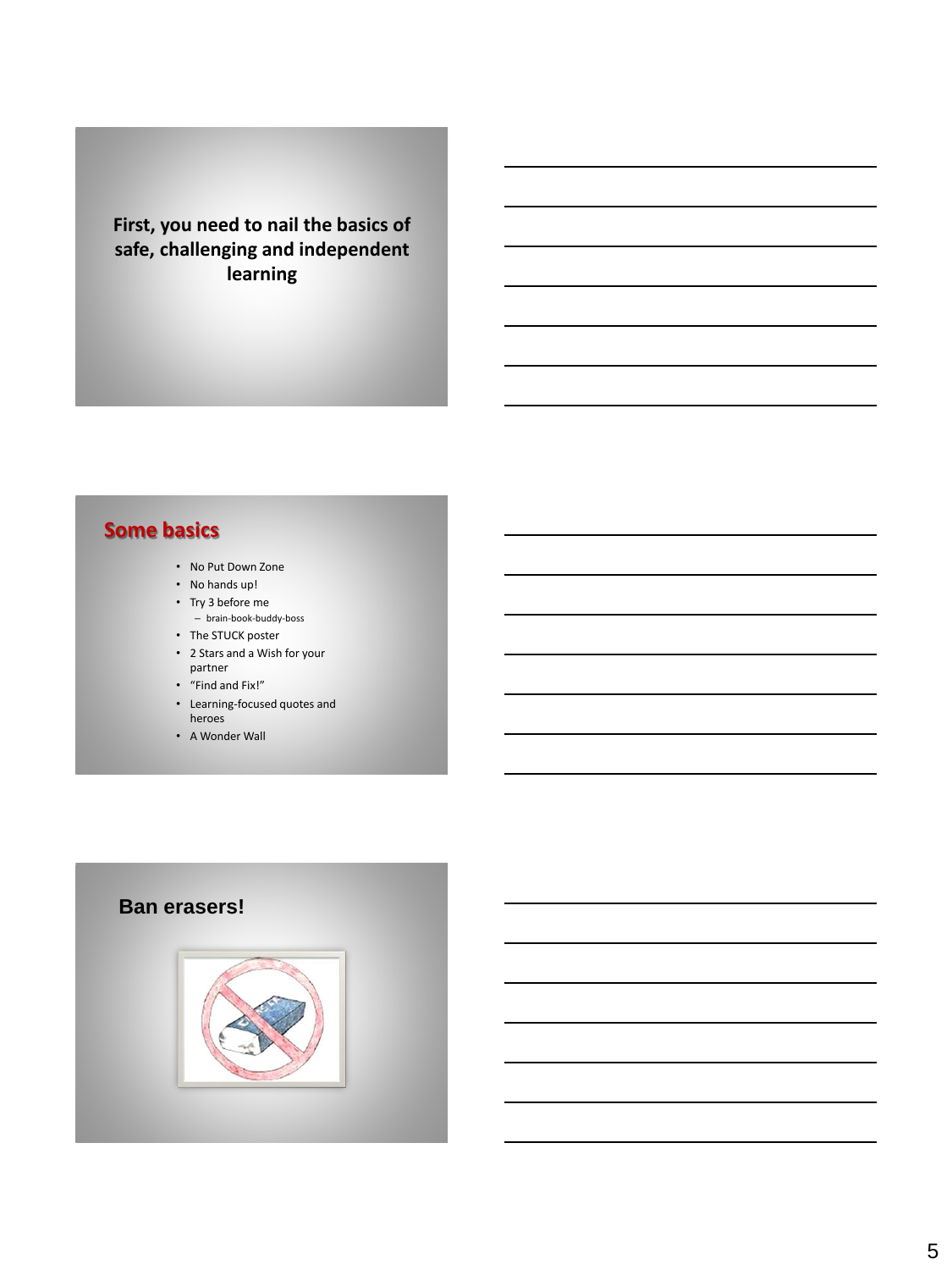**Second, you need to understand the basic design principles of a Learning Powered Classroom**

# Some LP design principles

- 1. Notice and affirm spontaneous use of LMs
- 2. Question existing use of LMs
- 3. Offer choice of difficulty ('find the sweet spot')
- 4. Draft critique improve
- 5. Involve students in design
- 6. Talk about process, struggle, trickiness
- 7. Model learning yourself
- 8. Lots of discussion and collaboration
- 9. Students as researchers (SOLE)
- 10.Time to look for transfer

**Third, you need a language for learning that everyone understands and uses**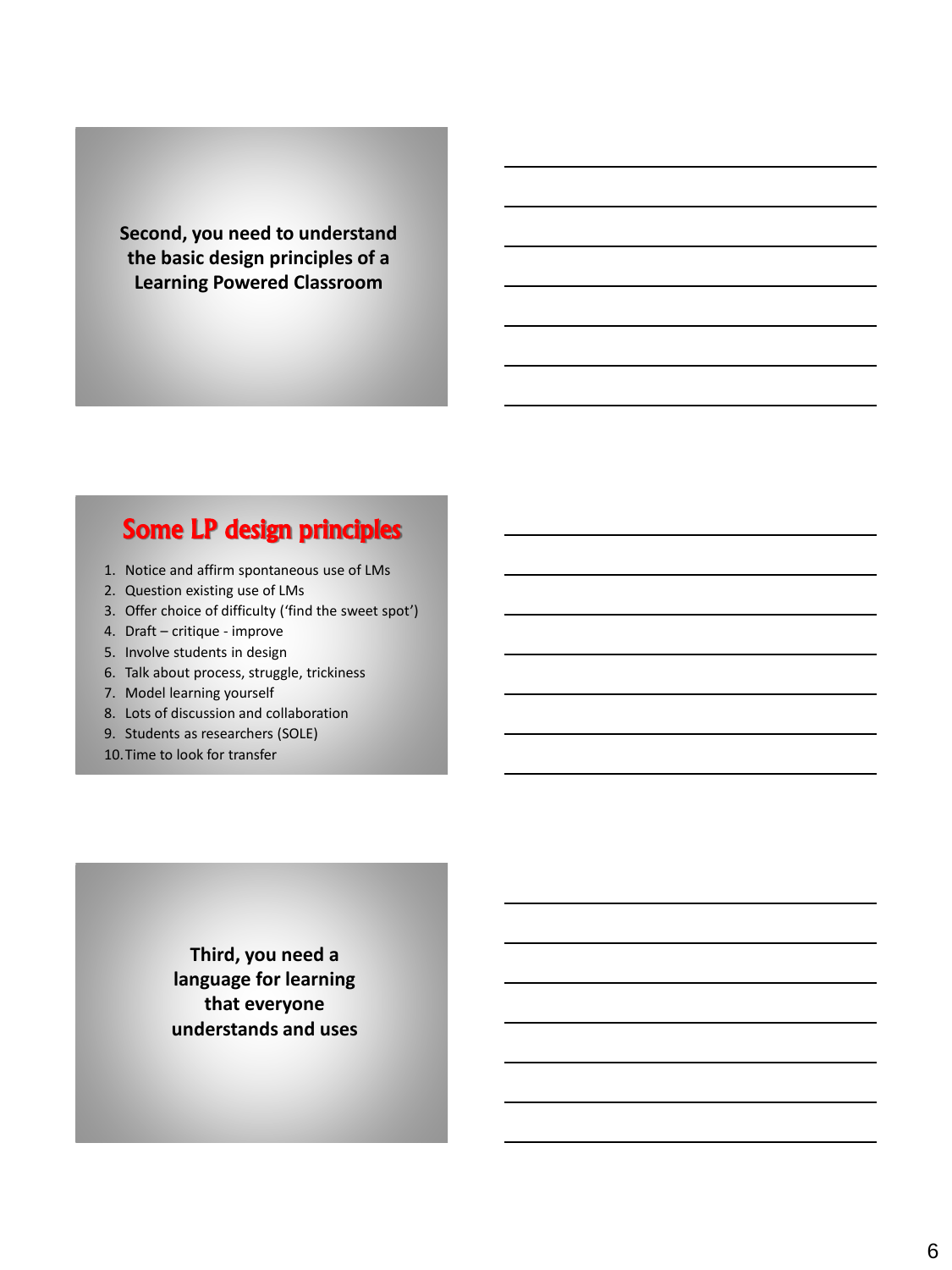## **Learning powered language**

- **Inquisitive**
- **Investigative**
- **Sceptical**
- **Flexible / agile**
- **Self-instructing** • **Empathic**
- 
- **Creative**
- **Adventurous**
- **Resourceful** • **Determined**
- 
- **Methodical**
- **Self-evaluative**
- **Open**
- **Collaborative** • **Attentive**
- 
- 
- 
- 
- 
- 
- -
- 
- ask deeper questions<br>• research independently<br>• check what we are told<br>• think on our feet<br>• design our own learning<br>• adopt different perspectives<br>• use our imagination<br>• be bold and trying new things<br>• help ourselves w
	-
	-
	-
- 
- 

## **Describe a student's learning power**

- Think of a student you have known for a least a year (or your own child). Describe them to your neighbour in terms of any *positive changes you have seen in their learning habits*
- **Inquisitive** • **Investigative**
- **Sceptical**
- **Flexible / agile**
- **Self-instructing**
- **Empathic** • **Imaginative**
- **Adventurous**
- **Resourceful**
- **Determined**
- **Methodical**
- **Self-evaluative**
- **Open** • **Collaborative**
- **Attentive**
- **Focused**

#### **Self -evaluating: students' comments**

- 'I felt more involved'
- 'It made it feel as if it was our project, not the teacher's'
- 'We knew how to improve and edit our presentation as we were making it'
- 'It made us feel more in control and more adult'
- 'Making up your own mark scheme makes you think more'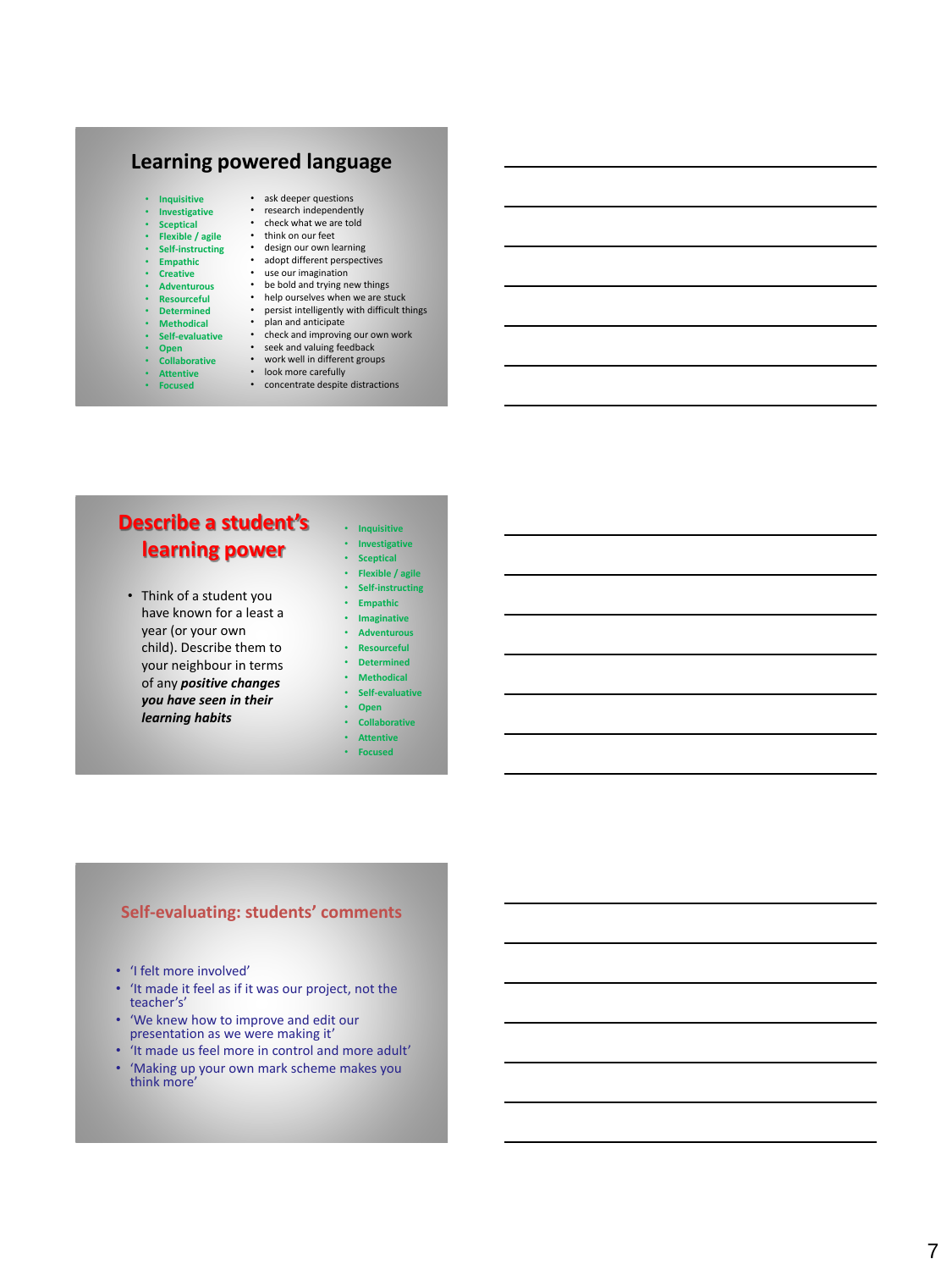**Fifth, use as much well-designed project / problem / enquirybased learning as possible**

# Sixth, gather data to guide the journey

**Monitoring progress in students' learning muscles, and in the school culture**

### **The Learning Power Quiz**

- **1. I know I can master new things if I try**
- **2. I'm up for trying something new**
- **3. I know what to do when I get stuck**
- **4. I like working on what I've done to improve it**
- **5. I get lots of creative ideas when I'm learning**
- **6. I like working with others to figure things out**
- **7. I don't mind if I make mistakes**
- **8. I can tell you lots about how I help myself learn**
- **9. I'm ready to take feedback and advice**
- **10. ………………………………………………**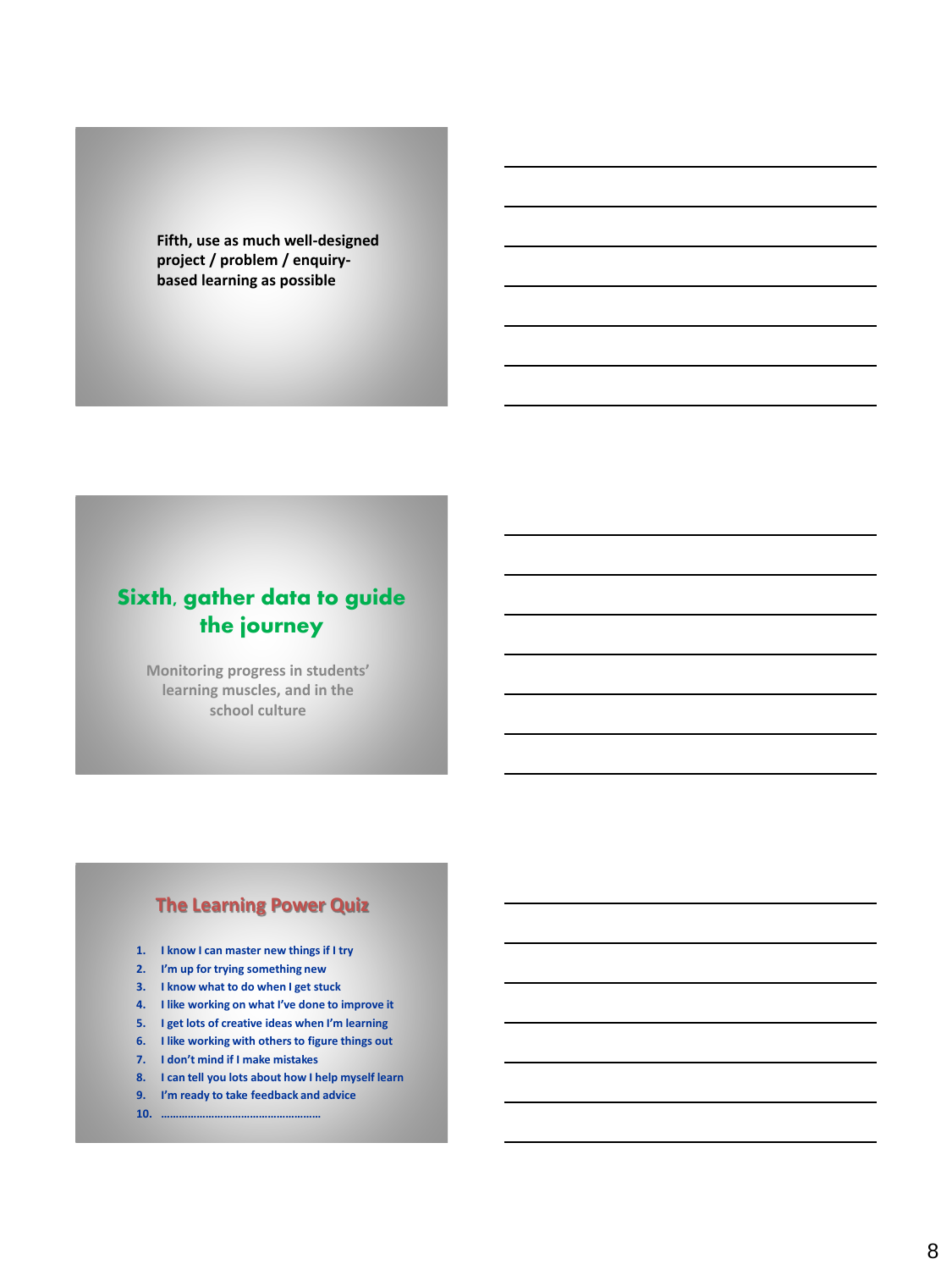### **Tracking the development of learning power**

- Comprehensive matrices
- Ladders and vignettes
- Teacher judgements
- 360 degree appraisals
- Student self-report (questionnaire) – Negotiated picture
- 'What's a next step for you?'

#### **Building an inquisitive staff community**

- "The biggest effects on pupils' achievement occur when teachers become learners about their own teaching, and when pupils become their own teachers."
	- Professor John Hattie



# **Working with parents**

- Engage them in the conversation
- Talk to the difficult ones
- Use students as ambassadors
- Suggest Learning Power home activities
- Use reports
- Run parent workshops
- "Tip of the week"
- Gradual but relentless